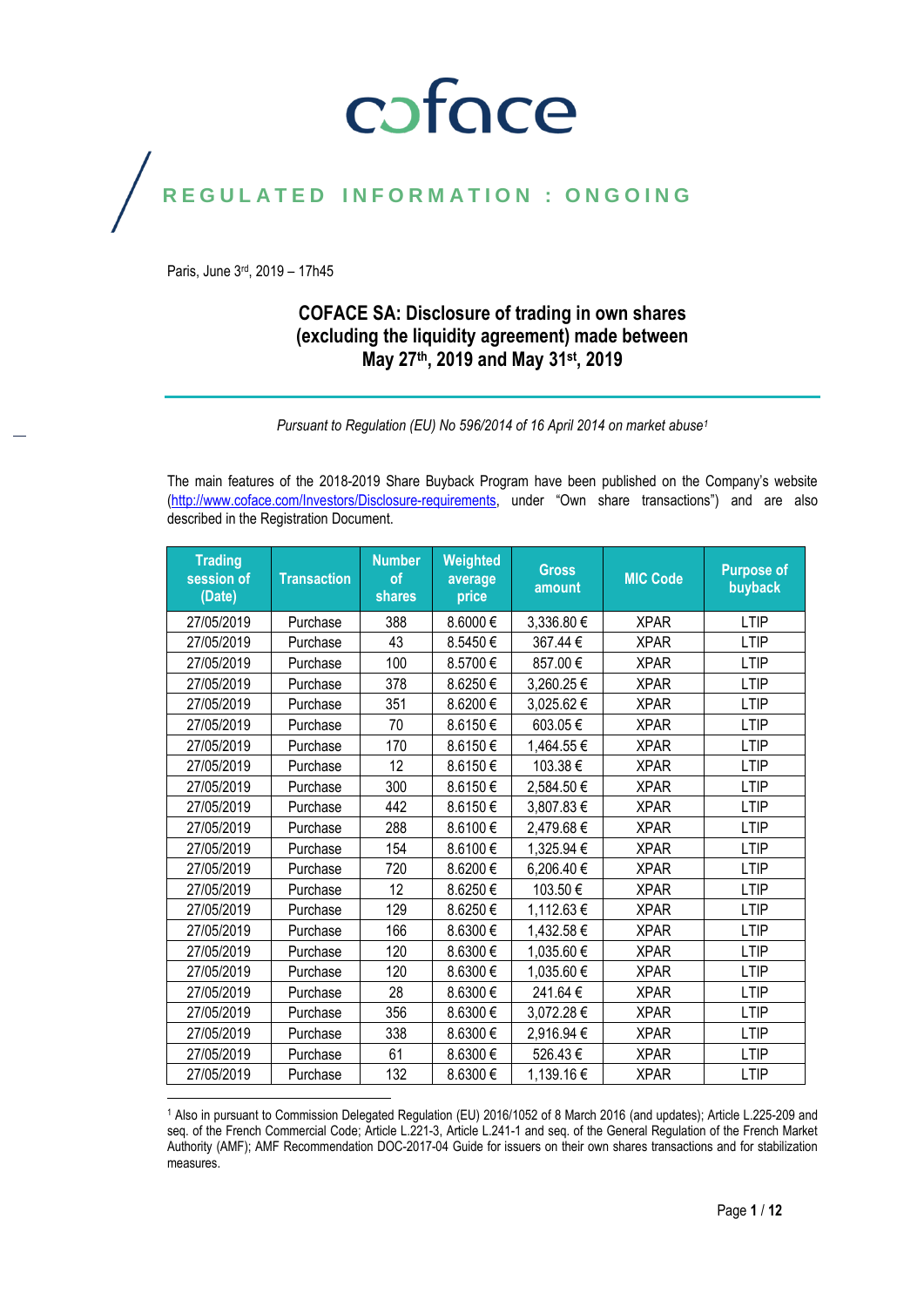| 27/05/2019 | Purchase | 94  | 8.6300€  | 811.22€    | <b>XPAR</b> | <b>LTIP</b> |
|------------|----------|-----|----------|------------|-------------|-------------|
| 27/05/2019 | Purchase | 244 | 8.6300€  | 2,105.72 € | <b>XPAR</b> | <b>LTIP</b> |
| 27/05/2019 | Purchase | 137 | 8.6300€  | 1,182.31 € | <b>XPAR</b> | <b>LTIP</b> |
| 27/05/2019 | Purchase | 120 | 8.6650€  | 1,039.80 € | <b>XPAR</b> | <b>LTIP</b> |
| 27/05/2019 | Purchase | 14  | 8.6700€  | 121.38€    | <b>XPAR</b> | <b>LTIP</b> |
| 27/05/2019 | Purchase | 596 | 8.6550€  | 5,158.38 € | <b>XPAR</b> | <b>LTIP</b> |
| 27/05/2019 | Purchase | 111 | 8.6400€  | 959.04€    | <b>XPAR</b> | <b>LTIP</b> |
| 27/05/2019 | Purchase | 355 | 8.6450€  | 3,068.98€  | <b>XPAR</b> | <b>LTIP</b> |
| 27/05/2019 | Purchase | 347 | 8.6300€  | 2,994.61 € | XPAR        | <b>LTIP</b> |
| 27/05/2019 | Purchase | 251 | 8.6300€  | 2,166.13€  | <b>XPAR</b> | <b>LTIP</b> |
| 27/05/2019 | Purchase | 350 | 8.6150€  | 3,015.25€  | <b>XPAR</b> | <b>LTIP</b> |
| 27/05/2019 | Purchase | 581 | 8.6100€  | 5,002.41 € | <b>XPAR</b> | <b>LTIP</b> |
| 27/05/2019 | Purchase | 619 | 8.6000€  | 5,323.40 € | <b>XPAR</b> | <b>LTIP</b> |
| 27/05/2019 | Purchase | 400 | 8.5850€  | 3,434.00 € | <b>XPAR</b> | <b>LTIP</b> |
| 27/05/2019 | Purchase | 220 | 8.5850 € | 1,888.70 € | <b>XPAR</b> | <b>LTIP</b> |
| 27/05/2019 | Purchase | 422 | 8.6000€  | 3,629.20 € | <b>XPAR</b> | <b>LTIP</b> |
| 27/05/2019 | Purchase | 132 | 8.5950€  | 1,134.54 € | <b>XPAR</b> | <b>LTIP</b> |
| 27/05/2019 | Purchase | 83  | 8.5950€  | 713.39€    | <b>XPAR</b> | <b>LTIP</b> |
| 27/05/2019 | Purchase | 290 | 8.5950€  | 2,492.55€  | <b>XPAR</b> | <b>LTIP</b> |
| 27/05/2019 | Purchase | 123 | 8.6000€  | 1,057.80 € | <b>XPAR</b> | <b>LTIP</b> |
| 27/05/2019 | Purchase | 26  | 8.6000€  | 223.60€    | <b>XPAR</b> | <b>LTIP</b> |
| 27/05/2019 | Purchase | 25  | 8.6000€  | 215.00€    | <b>XPAR</b> | <b>LTIP</b> |
| 27/05/2019 | Purchase | 555 | 8.5900€  | 4,767.45€  | <b>XPAR</b> | <b>LTIP</b> |
| 27/05/2019 | Purchase | 228 | 8.5950€  | 1,959.66€  | <b>XPAR</b> | <b>LTIP</b> |
| 27/05/2019 | Purchase | 301 | 8.5950€  | 2,587.10 € | <b>XPAR</b> | <b>LTIP</b> |
| 27/05/2019 | Purchase | 50  | 8.5900€  | 429.50€    | <b>XPAR</b> | <b>LTIP</b> |
| 27/05/2019 | Purchase | 382 | 8.6000€  | 3,285.20 € | <b>XPAR</b> | <b>LTIP</b> |
| 27/05/2019 | Purchase | 352 | 8.6050€  | 3,028.96 € | XPAR        | <b>LTIP</b> |
| 27/05/2019 | Purchase | 349 | 8.6050€  | 3,003.15 € | <b>XPAR</b> | <b>LTIP</b> |
| 27/05/2019 | Purchase | 202 | 8.6050€  | 1,738.21 € | <b>XPAR</b> | <b>LTIP</b> |
| 27/05/2019 | Purchase | 146 | 8.6050€  | 1,256.33 € | <b>XPAR</b> | <b>LTIP</b> |
| 27/05/2019 | Purchase | 10  | 8.6050€  | 86.05€     | <b>XPAR</b> | <b>LTIP</b> |
| 27/05/2019 | Purchase | 847 | 8.5950€  | 7,279.97 € | XPAR        | LTIP        |
| 27/05/2019 | Purchase | 851 | 8.5700 € | 7,293.07 € | <b>XPAR</b> | <b>LTIP</b> |
| 27/05/2019 | Purchase | 391 | 8.5650€  | 3,348.92 € | <b>XPAR</b> | <b>LTIP</b> |
| 27/05/2019 | Purchase | 200 | 8.5800€  | 1,716.00 € | <b>XPAR</b> | LTIP        |
| 27/05/2019 | Purchase | 927 | 8.5950€  | 7,967.57 € | <b>XPAR</b> | <b>LTIP</b> |
| 27/05/2019 | Purchase | 500 | 8.5850€  | 4,292.50 € | <b>XPAR</b> | <b>LTIP</b> |
| 27/05/2019 | Purchase | 500 | 8.5850€  | 4,292.50 € | <b>XPAR</b> | <b>LTIP</b> |
| 27/05/2019 | Purchase | 30  | 8.6050€  | 258.15€    | <b>XPAR</b> | <b>LTIP</b> |
| 27/05/2019 | Purchase | 86  | 8.6050€  | 740.03€    | <b>XPAR</b> | <b>LTIP</b> |
| 27/05/2019 | Purchase | 132 | 8.6050€  | 1,135.86 € | <b>XPAR</b> | <b>LTIP</b> |
| 27/05/2019 | Purchase | 113 | 8.6050€  | 972.37€    | <b>XPAR</b> | <b>LTIP</b> |
| 27/05/2019 | Purchase | 603 | 8.5950€  | 5,182.79€  | <b>XPAR</b> | <b>LTIP</b> |
| 27/05/2019 | Purchase | 45  | 8.5800€  | 386.10€    | XPAR        | <b>LTIP</b> |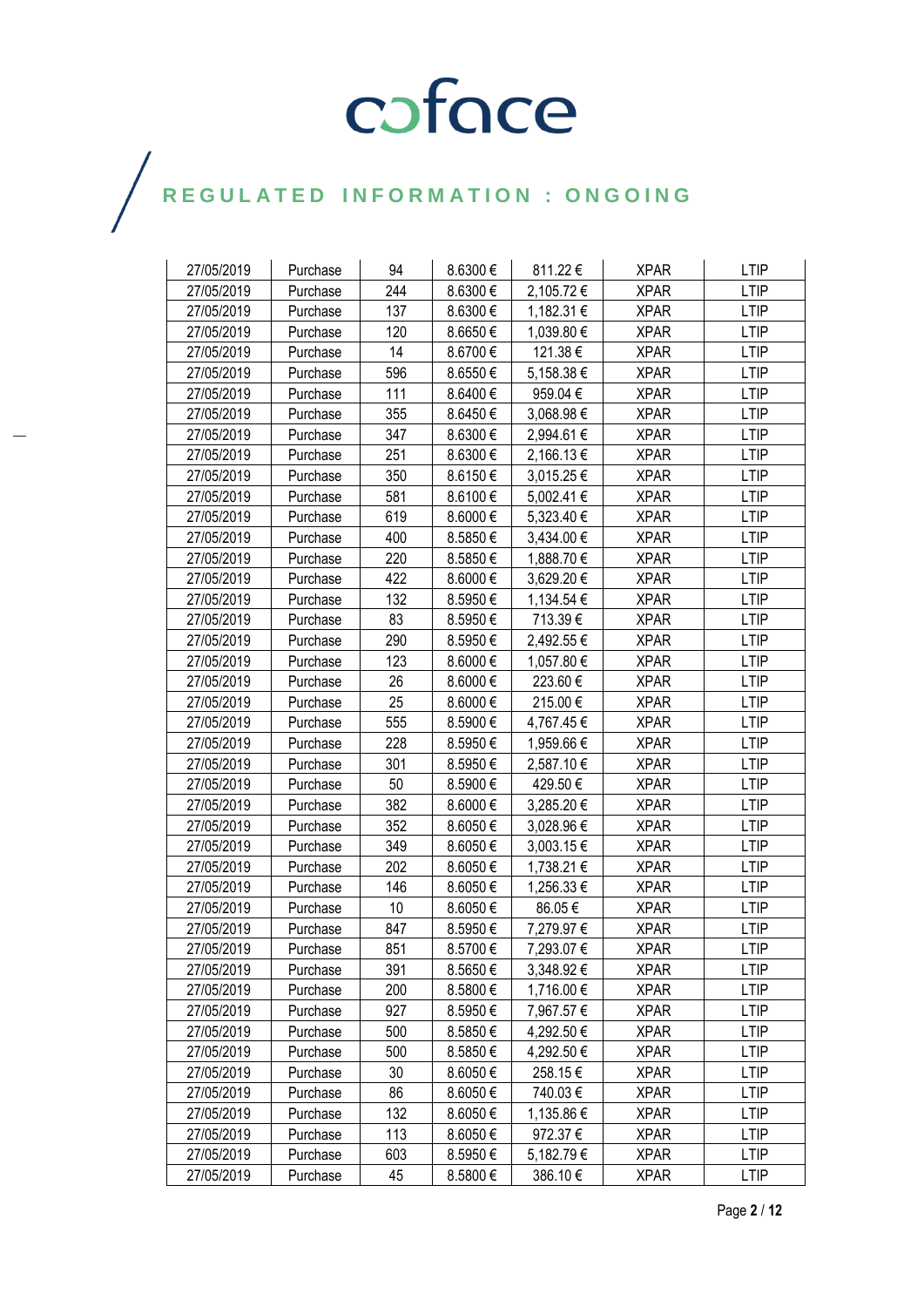| 27/05/2019       | Purchase | 161    | 8.5800€      | 1,381.38 € | <b>XPAR</b> | <b>LTIP</b> |
|------------------|----------|--------|--------------|------------|-------------|-------------|
| 27/05/2019       | Purchase | 933    | 8.5750€      | 8,000.48€  | <b>XPAR</b> | <b>LTIP</b> |
| 27/05/2019       | Purchase | 572    | 8.5850€      | 4,910.62€  | <b>XPAR</b> | <b>LTIP</b> |
| 27/05/2019       | Purchase | 46     | 8.5750€      | 394.45€    | <b>XPAR</b> | <b>LTIP</b> |
| 27/05/2019       | Purchase | 694    | 8.5750€      | 5,951.05€  | <b>XPAR</b> | <b>LTIP</b> |
| 27/05/2019       | Purchase | 587    | 8.5600€      | 5,024.72€  | <b>XPAR</b> | <b>LTIP</b> |
| 27/05/2019       | Purchase | 444    | 8.5450€      | 3,793.98€  | <b>XPAR</b> | <b>LTIP</b> |
| 27/05/2019       | Purchase | 154    | 8.5600€      | 1,318.24 € | <b>XPAR</b> | <b>LTIP</b> |
| 27/05/2019       | Purchase | 160    | 8.5600€      | 1,369.60 € | <b>XPAR</b> | <b>LTIP</b> |
| 27/05/2019       | Purchase | 180    | 8.5600€      | 1,540.80 € | <b>XPAR</b> | <b>LTIP</b> |
| 27/05/2019       | Purchase | 1      | 8.5650€      | 8.57€      | <b>XPAR</b> | <b>LTIP</b> |
| 27/05/2019       | Purchase | 348    | 8.5650€      | 2,980.62€  | <b>XPAR</b> | <b>LTIP</b> |
| 27/05/2019       | Purchase | 152    | 8.5650€      | 1,301.88 € | <b>XPAR</b> | <b>LTIP</b> |
| 27/05/2019       | Purchase | 152    | 8.5650€      | 1,301.88 € | XPAR        | <b>LTIP</b> |
| 27/05/2019       | Purchase | 152    | 8.5650€      | 1,301.88 € | <b>XPAR</b> | <b>LTIP</b> |
| 27/05/2019       | Purchase | 196    | 8.5650€      | 1,678.74 € | <b>XPAR</b> | <b>LTIP</b> |
| 27/05/2019       | Purchase | 400    | 8.5650€      | 3,426.00 € | <b>XPAR</b> | <b>LTIP</b> |
| 27/05/2019       | Purchase | 100    | 8.5650€      | 856.50€    | <b>XPAR</b> | <b>LTIP</b> |
| 27/05/2019       | Purchase | 100    | 8.5650€      | 856.50€    | <b>XPAR</b> | <b>LTIP</b> |
| 27/05/2019       | Purchase | 399    | 8.5650€      | 3,417.44 € | <b>XPAR</b> | <b>LTIP</b> |
| 27/05/2019       | Purchase | 619    | 8.5650€      | 5,301.74 € | <b>XPAR</b> | <b>LTIP</b> |
| 27/05/2019       | Purchase | 43     | 8.5600€      | 368.08€    | <b>XPAR</b> | <b>LTIP</b> |
| 27/05/2019       | Purchase | 25     | 8.5600€      | 214.00€    | <b>XPAR</b> | <b>LTIP</b> |
| 27/05/2019       | Purchase | 12     | 8.5600€      | 102.72€    | <b>XPAR</b> | <b>LTIP</b> |
| 27/05/2019       | Purchase | 288    | 8.5600€      | 2,465.28 € | <b>XPAR</b> | <b>LTIP</b> |
| 27/05/2019       | Purchase | 288    | 8.5600€      | 2,465.28 € | <b>XPAR</b> | <b>LTIP</b> |
| 27/05/2019       | Purchase | 12     | 8.5600€      | 102.72€    | <b>XPAR</b> | <b>LTIP</b> |
| 27/05/2019       | Purchase | 688    | 8.5600€      | 5,889.28€  | <b>XPAR</b> | <b>LTIP</b> |
| 27/05/2019       | Purchase | 141    | 8.5600€      | 1,206.96€  | <b>XPAR</b> | <b>LTIP</b> |
| 27/05/2019       | Purchase | 300    | 8.5600€      | 2,568.00 € | <b>XPAR</b> | <b>LTIP</b> |
| 27/05/2019       | Purchase | 300    | 8.5600€      | 2,568.00 € | <b>XPAR</b> | <b>LTIP</b> |
| Total 27/05/2019 |          | 26,865 | 8.5930€      | 230,851€   | <b>XPAR</b> | <b>LTIP</b> |
| 28/05/2019       | Purchase | 985    | 8.5050€      | 8,377.43€  | <b>XPAR</b> | <b>LTIP</b> |
| 28/05/2019       | Purchase | 573    | 8.4950€      | 4,867.64 € | <b>XPAR</b> | <b>LTIP</b> |
| 28/05/2019       | Purchase | 100    | $8.5150 \in$ | 851.50€    | <b>XPAR</b> | LTIP        |
| 28/05/2019       | Purchase | 814    | 8.5150€      | 6,931.21€  | <b>XPAR</b> | <b>LTIP</b> |
| 28/05/2019       | Purchase | 658    | 8.5150€      | 5,602.87 € | <b>XPAR</b> | <b>LTIP</b> |
| 28/05/2019       | Purchase | 217    | 8.5250€      | 1,849.93 € | <b>XPAR</b> | <b>LTIP</b> |
| 28/05/2019       | Purchase | 701    | 8.5100€      | 5,965.51 € | <b>XPAR</b> | <b>LTIP</b> |
| 28/05/2019       | Purchase | 25     | 8.5100€      | 212.75€    | <b>XPAR</b> | <b>LTIP</b> |
| 28/05/2019       | Purchase | 562    | 8.4850€      | 4,768.57 € | <b>XPAR</b> | <b>LTIP</b> |
| 28/05/2019       | Purchase | 433    | 8.4650€      | 3,665.35 € | <b>XPAR</b> | <b>LTIP</b> |
| 28/05/2019       | Purchase | 46     | 8.4650€      | 389.39€    | <b>XPAR</b> | <b>LTIP</b> |
| 28/05/2019       | Purchase | 169    | 8.4450€      | 1,427.21 € | <b>XPAR</b> | <b>LTIP</b> |
| 28/05/2019       | Purchase | 41     | 8.4450€      | 346.25€    | <b>XPAR</b> | <b>LTIP</b> |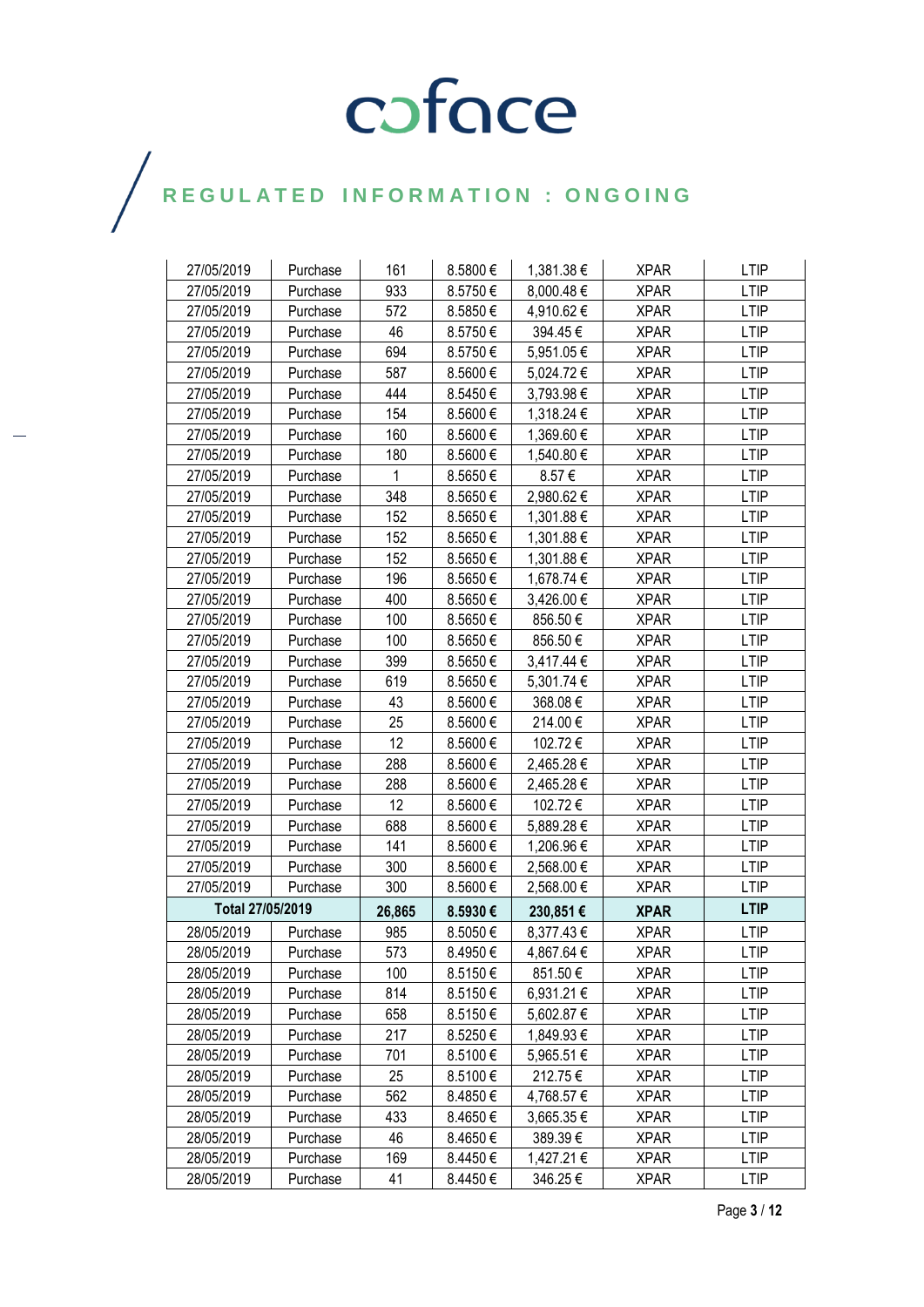| 28/05/2019 | Purchase | 375   | 8.4550€ | 3,170.63 € | <b>XPAR</b> | <b>LTIP</b> |
|------------|----------|-------|---------|------------|-------------|-------------|
| 28/05/2019 | Purchase | 352   | 8.4950€ | 2,990.24 € | <b>XPAR</b> | <b>LTIP</b> |
| 28/05/2019 | Purchase | 35    | 8.4950€ | 297.33€    | <b>XPAR</b> | <b>LTIP</b> |
| 28/05/2019 | Purchase | 355   | 8.4950€ | 3,015.73 € | <b>XPAR</b> | <b>LTIP</b> |
| 28/05/2019 | Purchase | 214   | 8.4950€ | 1,817.93€  | <b>XPAR</b> | <b>LTIP</b> |
| 28/05/2019 | Purchase | 444   | 8.4850€ | 3,767.34 € | <b>XPAR</b> | <b>LTIP</b> |
| 28/05/2019 | Purchase | 352   | 8.5100€ | 2,995.52€  | <b>XPAR</b> | <b>LTIP</b> |
| 28/05/2019 | Purchase | 542   | 8.5100€ | 4,612.42 € | <b>XPAR</b> | <b>LTIP</b> |
| 28/05/2019 | Purchase | 227   | 8.5100€ | 1,931.77 € | <b>XPAR</b> | <b>LTIP</b> |
| 28/05/2019 | Purchase | 330   | 8.5100€ | 2,808.30 € | <b>XPAR</b> | <b>LTIP</b> |
| 28/05/2019 | Purchase | 120   | 8.5200€ | 1,022.40 € | <b>XPAR</b> | <b>LTIP</b> |
| 28/05/2019 | Purchase | 468   | 8.5200€ | 3,987.36 € | <b>XPAR</b> | <b>LTIP</b> |
| 28/05/2019 | Purchase | 153   | 8.5200€ | 1,303.56 € | <b>XPAR</b> | <b>LTIP</b> |
| 28/05/2019 | Purchase | 69    | 8.5000€ | 586.50€    | XPAR        | <b>LTIP</b> |
| 28/05/2019 | Purchase | 403   | 8.5000€ | 3,425.50€  | <b>XPAR</b> | <b>LTIP</b> |
| 28/05/2019 | Purchase | 352   | 8.5000€ | 2,992.00 € | <b>XPAR</b> | <b>LTIP</b> |
| 28/05/2019 | Purchase | 1,000 | 8.5400€ | 8,540.00 € | <b>XPAR</b> | <b>LTIP</b> |
| 28/05/2019 | Purchase | 368   | 8.5400€ | 3,142.72 € | <b>XPAR</b> | <b>LTIP</b> |
| 28/05/2019 | Purchase | 156   | 8.5400€ | 1,332.24 € | <b>XPAR</b> | <b>LTIP</b> |
| 28/05/2019 | Purchase | 442   | 8.5400€ | 3,774.68€  | <b>XPAR</b> | <b>LTIP</b> |
| 28/05/2019 | Purchase | 226   | 8.5400€ | 1,930.04 € | <b>XPAR</b> | <b>LTIP</b> |
| 28/05/2019 | Purchase | 185   | 8.5400€ | 1,579.90 € | <b>XPAR</b> | <b>LTIP</b> |
| 28/05/2019 | Purchase | 3     | 8.5400€ | 25.62€     | <b>XPAR</b> | <b>LTIP</b> |
| 28/05/2019 | Purchase | 195   | 8.5500€ | 1,667.25 € | XPAR        | <b>LTIP</b> |
| 28/05/2019 | Purchase | 288   | 8.5500€ | 2,462.40 € | <b>XPAR</b> | <b>LTIP</b> |
| 28/05/2019 | Purchase | 64    | 8.5350€ | 546.24€    | <b>XPAR</b> | <b>LTIP</b> |
| 28/05/2019 | Purchase | 109   | 8.5350€ | 930.32€    | <b>XPAR</b> | <b>LTIP</b> |
| 28/05/2019 | Purchase | 268   | 8.5350€ | 2,287.38 € | XPAR        | <b>LTIP</b> |
| 28/05/2019 | Purchase | 424   | 8.5500€ | 3,625.20 € | <b>XPAR</b> | <b>LTIP</b> |
| 28/05/2019 | Purchase | 476   | 8.5850€ | 4,086.46 € | <b>XPAR</b> | <b>LTIP</b> |
| 28/05/2019 | Purchase | 372   | 8.5850€ | 3,193.62 € | <b>XPAR</b> | <b>LTIP</b> |
| 28/05/2019 | Purchase | 103   | 8.5850€ | 884.26€    | <b>XPAR</b> | LTIP        |
| 28/05/2019 | Purchase | 1     | 8.5850€ | 8.59€      | <b>XPAR</b> | <b>LTIP</b> |
| 28/05/2019 | Purchase | 261   | 8.5850€ | 2,240.69€  | <b>XPAR</b> | <b>LTIP</b> |
| 28/05/2019 | Purchase | 373   | 8.5850€ | 3,202.21 € | <b>XPAR</b> | <b>LTIP</b> |
| 28/05/2019 | Purchase | 116   | 8.5700€ | 994.12€    | <b>XPAR</b> | <b>LTIP</b> |
| 28/05/2019 | Purchase | 459   | 8.5700€ | 3,933.63 € | <b>XPAR</b> | <b>LTIP</b> |
| 28/05/2019 | Purchase | 814   | 8.5500€ | 6,959.70€  | <b>XPAR</b> | LTIP        |
| 28/05/2019 | Purchase | 353   | 8.5350€ | 3,012.86 € | <b>XPAR</b> | <b>LTIP</b> |
| 28/05/2019 | Purchase | 459   | 8.5450€ | 3,922.16 € | <b>XPAR</b> | <b>LTIP</b> |
| 28/05/2019 | Purchase | 506   | 8.5400€ | 4,321.24 € | <b>XPAR</b> | <b>LTIP</b> |
| 28/05/2019 | Purchase | 440   | 8.5250€ | 3,751.00 € | <b>XPAR</b> | <b>LTIP</b> |
| 28/05/2019 | Purchase | 113   | 8.5200€ | 962.76 €   | <b>XPAR</b> | <b>LTIP</b> |
| 28/05/2019 | Purchase | 309   | 8.5200€ | 2,632.68 € | <b>XPAR</b> | <b>LTIP</b> |
| 28/05/2019 | Purchase | 100   | 8.5300€ | 853.00€    | <b>XPAR</b> | <b>LTIP</b> |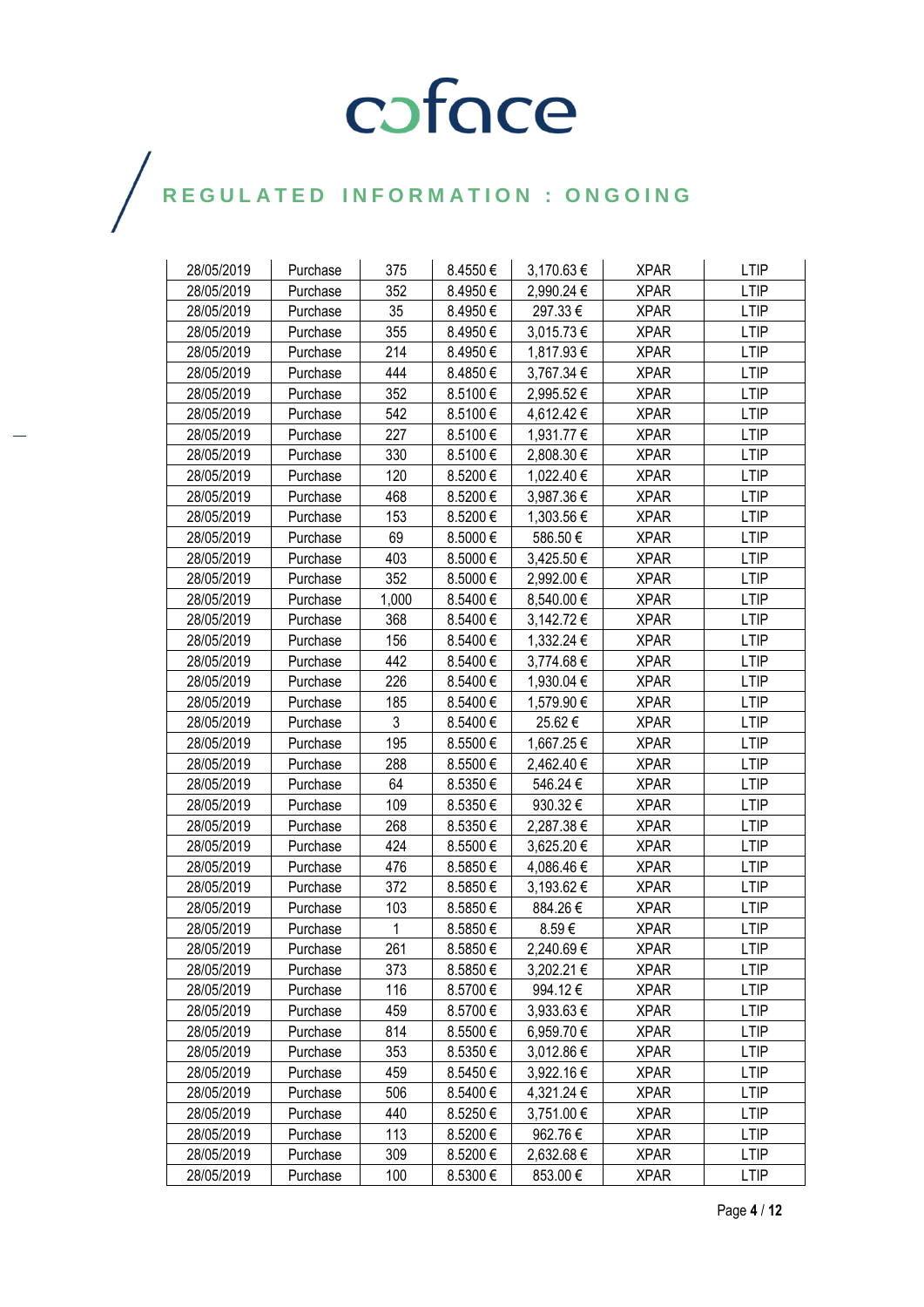| 28/05/2019               | Purchase | 324            | 8.5300€            | 2,763.72€               | <b>XPAR</b> | <b>LTIP</b>                |
|--------------------------|----------|----------------|--------------------|-------------------------|-------------|----------------------------|
| 28/05/2019               | Purchase | 395            | 8.5300€            | 3,369.35€               | <b>XPAR</b> | <b>LTIP</b>                |
| 28/05/2019               | Purchase | 66             | 8.5300€            | 562.98€                 | <b>XPAR</b> | <b>LTIP</b>                |
| 28/05/2019               | Purchase | 329            | 8.5300€            | 2,806.37 €              | <b>XPAR</b> | <b>LTIP</b>                |
| 28/05/2019               | Purchase | 21             | 8.5300€            | 179.13€                 | <b>XPAR</b> | <b>LTIP</b>                |
| 28/05/2019               | Purchase | 66             | 8.5300€            | 562.98€                 | <b>XPAR</b> | <b>LTIP</b>                |
| 28/05/2019               | Purchase | 455            | 8.5500€            | 3,890.25 €              | <b>XPAR</b> | <b>LTIP</b>                |
| 28/05/2019               | Purchase | 130            | 8.5550€            | 1,112.15 €              | <b>XPAR</b> | <b>LTIP</b>                |
| 28/05/2019               | Purchase | 224            | 8.5550€            | 1,916.32 €              | XPAR        | <b>LTIP</b>                |
| 28/05/2019               | Purchase | 600            | 8.5400€            | 5,124.00 €              | <b>XPAR</b> | <b>LTIP</b>                |
| 28/05/2019               | Purchase | 532            | 8.5500€            | 4,548.60 €              | <b>XPAR</b> | <b>LTIP</b>                |
| 28/05/2019               | Purchase | 793            | 8.5350€            | 6,768.26€               | <b>XPAR</b> | <b>LTIP</b>                |
| 28/05/2019               | Purchase | 396            | 8.5300€            | 3,377.88 €              | <b>XPAR</b> | <b>LTIP</b>                |
| 28/05/2019               | Purchase | 28             | 8.5300€            | 238.84€                 | <b>XPAR</b> | <b>LTIP</b>                |
| 28/05/2019               | Purchase | 248            | 8.5000 $\in$       | 2,108.00 €              | <b>XPAR</b> | <b>LTIP</b>                |
| 28/05/2019               | Purchase | 319            | 8.5000€            | 2,711.50€               | <b>XPAR</b> | <b>LTIP</b>                |
| 28/05/2019               | Purchase | 294            | 8.4750€            | 2,491.65€               | <b>XPAR</b> | <b>LTIP</b>                |
| 28/05/2019               | Purchase | 129            | 8.4750€            | 1,093.28 €              | <b>XPAR</b> | <b>LTIP</b>                |
| 28/05/2019               | Purchase | 176            | 8.4850€            | 1,493.36 €              | <b>XPAR</b> | <b>LTIP</b>                |
| 28/05/2019               | Purchase | 313            | 8.4850€            | 2,655.81€               | <b>XPAR</b> | <b>LTIP</b>                |
| 28/05/2019               | Purchase | 648            | 8.4750€            | 5,491.80€               | <b>XPAR</b> | <b>LTIP</b>                |
| 28/05/2019               | Purchase | 25             | 8.4650€            | 211.63€                 | <b>XPAR</b> | <b>LTIP</b>                |
| 28/05/2019               | Purchase | 430            | 8.4650€            | 3,639.95 €              | <b>XPAR</b> | <b>LTIP</b>                |
|                          |          |                |                    |                         |             |                            |
| Total 28/05/2019         |          | 26,039         | 8.5219€            | 221,901€                | <b>XPAR</b> | <b>LTIP</b>                |
| 29/05/2019               | Purchase | 461            | 8.4500€            | 3,895.45€               | <b>XPAR</b> | <b>LTIP</b>                |
| 29/05/2019               | Purchase | 24             | 8.4950€            | 203.88€                 | <b>XPAR</b> | <b>LTIP</b>                |
| 29/05/2019               | Purchase | 191            | 8.5150€            | 1,626.37 €              | <b>XPAR</b> | <b>LTIP</b>                |
| 29/05/2019               | Purchase | 69             | 8.5150€            | 587.54€                 | <b>XPAR</b> | <b>LTIP</b>                |
| 29/05/2019               | Purchase | 575            | 8.5150€            | 4,896.13 €              | <b>XPAR</b> | <b>LTIP</b>                |
| 29/05/2019               | Purchase | 230            | 8.4850€            | 1,951.55 €              | <b>XPAR</b> | <b>LTIP</b>                |
| 29/05/2019               | Purchase | 80             | 8.5150€            | 681.20€                 | <b>XPAR</b> | <b>LTIP</b>                |
| 29/05/2019               | Purchase | 398            | 8.5150€            | 3,388.97€               | <b>XPAR</b> | <b>LTIP</b>                |
| 29/05/2019               | Purchase | 58             | 8.5100€            | 493.58€                 | <b>XPAR</b> | <b>LTIP</b>                |
| 29/05/2019               | Purchase | 187            | 8.5100€            | 1,591.37€               | <b>XPAR</b> | <b>LTIP</b>                |
| 29/05/2019               | Purchase | 316            | 8.5100€            | 2,689.16€               | <b>XPAR</b> | <b>LTIP</b>                |
| 29/05/2019               | Purchase | 414            | 8.5150€            | 3,525.21 €              | <b>XPAR</b> | LTIP                       |
| 29/05/2019               | Purchase | 372            | 8.5100€            | 3,165.72€               | <b>XPAR</b> | <b>LTIP</b>                |
| 29/05/2019               | Purchase | 510            | 8.4650€            | 4,317.15€               | <b>XPAR</b> | <b>LTIP</b>                |
| 29/05/2019               | Purchase | 397            | 8.4650€            | 3,360.61 €              | <b>XPAR</b> | <b>LTIP</b>                |
| 29/05/2019               | Purchase | $\overline{c}$ | 8.5000€            | 17.00€                  | <b>XPAR</b> | <b>LTIP</b>                |
| 29/05/2019               | Purchase | 27             | 8.5000€            | 229.50€                 | XPAR        | <b>LTIP</b>                |
| 29/05/2019               | Purchase | 725            | 8.4900€            | 6,155.25 €              | <b>XPAR</b> | <b>LTIP</b>                |
| 29/05/2019               | Purchase | 382            | 8.5400€            | 3,262.28 €              | <b>XPAR</b> | <b>LTIP</b>                |
| 29/05/2019<br>29/05/2019 | Purchase | 252<br>696     | 8.5700€<br>8.5700€ | 2,159.64 €<br>5,964.72€ | <b>XPAR</b> | <b>LTIP</b><br><b>LTIP</b> |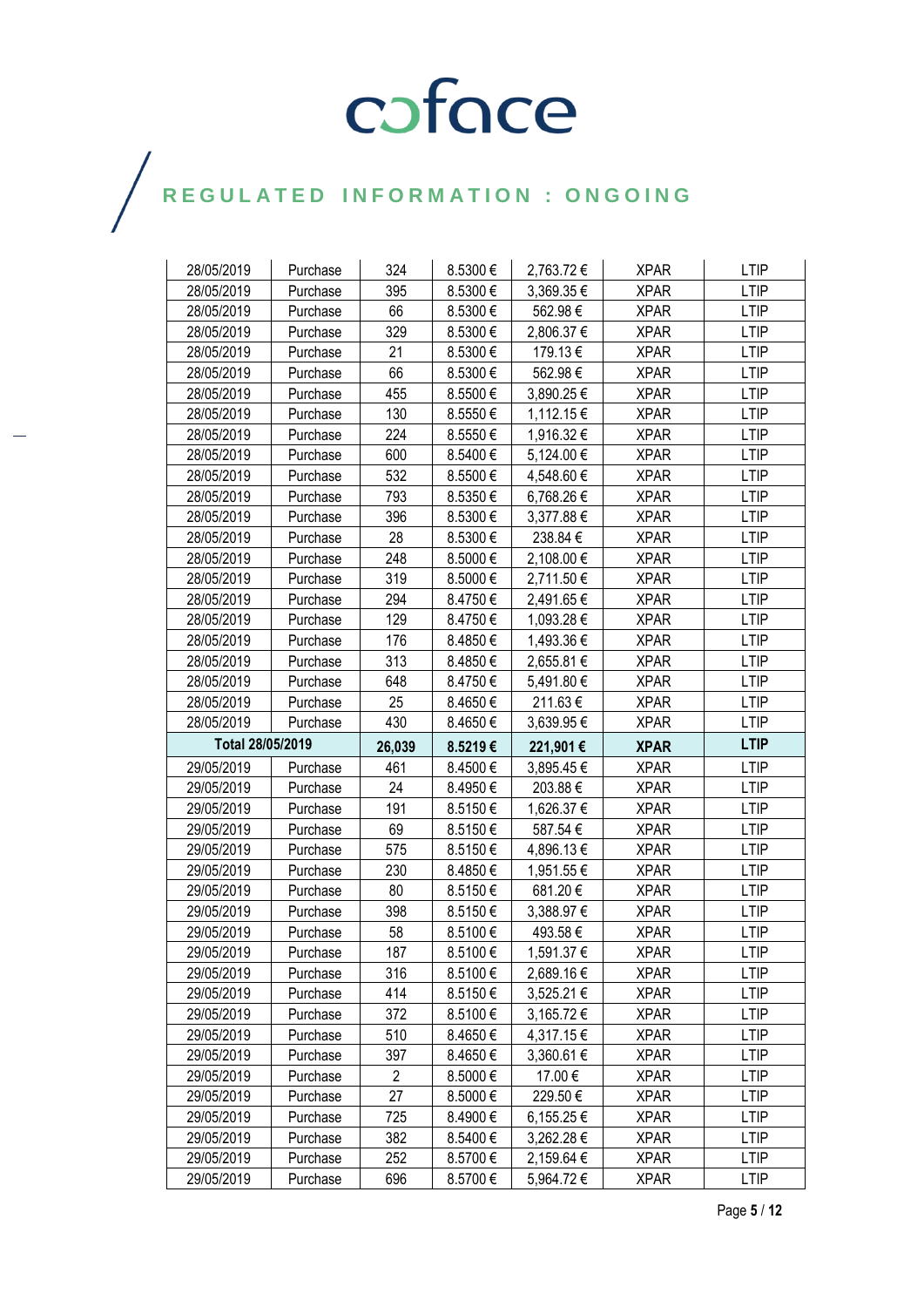| 29/05/2019 | Purchase | 764   | 8.5750€ | 6,551.30 € | <b>XPAR</b> | <b>LTIP</b> |
|------------|----------|-------|---------|------------|-------------|-------------|
| 29/05/2019 | Purchase | 140   | 8.5750€ | 1,200.50 € | <b>XPAR</b> | <b>LTIP</b> |
| 29/05/2019 | Purchase | 183   | 8.6000€ | 1,573.80 € | <b>XPAR</b> | <b>LTIP</b> |
| 29/05/2019 | Purchase | 246   | 8.6000€ | 2,115.60 € | <b>XPAR</b> | <b>LTIP</b> |
| 29/05/2019 | Purchase | 4     | 8.6000€ | 34.40€     | <b>XPAR</b> | <b>LTIP</b> |
| 29/05/2019 | Purchase | 447   | 8.6000€ | 3,844.20 € | <b>XPAR</b> | <b>LTIP</b> |
| 29/05/2019 | Purchase | 516   | 8.5900€ | 4,432.44 € | <b>XPAR</b> | <b>LTIP</b> |
| 29/05/2019 | Purchase | 300   | 8.5950€ | 2,578.50€  | <b>XPAR</b> | <b>LTIP</b> |
| 29/05/2019 | Purchase | 84    | 8.5950€ | 721.98€    | <b>XPAR</b> | <b>LTIP</b> |
| 29/05/2019 | Purchase | 200   | 8.6000€ | 1,720.00 € | <b>XPAR</b> | <b>LTIP</b> |
| 29/05/2019 | Purchase | 94    | 8.6250€ | 810.75€    | <b>XPAR</b> | <b>LTIP</b> |
| 29/05/2019 | Purchase | 200   | 8.6150€ | 1,723.00 € | <b>XPAR</b> | <b>LTIP</b> |
| 29/05/2019 | Purchase | 716   | 8.6150€ | 6,168.34 € | <b>XPAR</b> | <b>LTIP</b> |
| 29/05/2019 | Purchase | 500   | 8.6000€ | 4,300.00 € | XPAR        | <b>LTIP</b> |
| 29/05/2019 | Purchase | 140   | 8.5850€ | 1,201.90€  | <b>XPAR</b> | <b>LTIP</b> |
| 29/05/2019 | Purchase | 246   | 8.5850€ | 2,111.91€  | <b>XPAR</b> | <b>LTIP</b> |
| 29/05/2019 | Purchase | 289   | 8.6000€ | 2,485.40 € | <b>XPAR</b> | <b>LTIP</b> |
| 29/05/2019 | Purchase | 434   | 8.5950€ | 3,730.23 € | <b>XPAR</b> | <b>LTIP</b> |
| 29/05/2019 | Purchase | 393   | 8.5950€ | 3,377.84 € | <b>XPAR</b> | <b>LTIP</b> |
| 29/05/2019 | Purchase | 130   | 8.5450€ | 1,110.85 € | <b>XPAR</b> | <b>LTIP</b> |
| 29/05/2019 | Purchase | 379   | 8.5450€ | 3,238.56 € | <b>XPAR</b> | <b>LTIP</b> |
| 29/05/2019 | Purchase | 241   | 8.5050€ | 2,049.71€  | <b>XPAR</b> | <b>LTIP</b> |
| 29/05/2019 | Purchase | 115   | 8.5050€ | 978.08€    | <b>XPAR</b> | <b>LTIP</b> |
| 29/05/2019 | Purchase | 492   | 8.5150€ | 4,189.38 € | XPAR        | <b>LTIP</b> |
| 29/05/2019 | Purchase | 458   | 8.5100€ | 3,897.58 € | <b>XPAR</b> | <b>LTIP</b> |
| 29/05/2019 | Purchase | 457   | 8.5200€ | 3,893.64 € | <b>XPAR</b> | <b>LTIP</b> |
| 29/05/2019 | Purchase | 356   | 8.5250€ | 3,034.90 € | <b>XPAR</b> | <b>LTIP</b> |
| 29/05/2019 | Purchase | 940   | 8.5150€ | 8,004.10 € | XPAR        | <b>LTIP</b> |
| 29/05/2019 | Purchase | 669   | 8.5100€ | 5,693.19€  | <b>XPAR</b> | <b>LTIP</b> |
| 29/05/2019 | Purchase | 265   | 8.5050€ | 2,253.83€  | <b>XPAR</b> | <b>LTIP</b> |
| 29/05/2019 | Purchase | 38    | 8.5100€ | 323.38€    | <b>XPAR</b> | <b>LTIP</b> |
| 29/05/2019 | Purchase | 424   | 8.5100€ | 3,608.24 € | <b>XPAR</b> | LTIP        |
| 29/05/2019 | Purchase | 64    | 8.5250€ | 545.60€    | <b>XPAR</b> | <b>LTIP</b> |
| 29/05/2019 | Purchase | 379   | 8.5250€ | 3,230.98€  | <b>XPAR</b> | <b>LTIP</b> |
| 29/05/2019 | Purchase | 1,002 | 8.5350€ | 8,552.07 € | <b>XPAR</b> | <b>LTIP</b> |
| 29/05/2019 | Purchase | 80    | 8.5450€ | 683.60 €   | <b>XPAR</b> | <b>LTIP</b> |
| 29/05/2019 | Purchase | 909   | 8.5600€ | 7,781.04 € | <b>XPAR</b> | <b>LTIP</b> |
| 29/05/2019 | Purchase | 33    | 8.5500€ | 282.15€    | <b>XPAR</b> | LTIP        |
| 29/05/2019 | Purchase | 570   | 8.5500€ | 4,873.50 € | <b>XPAR</b> | <b>LTIP</b> |
| 29/05/2019 | Purchase | 566   | 8.5700€ | 4,850.62 € | <b>XPAR</b> | <b>LTIP</b> |
| 29/05/2019 | Purchase | 419   | 8.5750€ | 3,592.93€  | <b>XPAR</b> | <b>LTIP</b> |
| 29/05/2019 | Purchase | 324   | 8.5700€ | 2,776.68€  | <b>XPAR</b> | <b>LTIP</b> |
| 29/05/2019 | Purchase | 676   | 8.5700€ | 5,793.32 € | <b>XPAR</b> | <b>LTIP</b> |
| 29/05/2019 | Purchase | 324   | 8.5700€ | 2,776.68 € | <b>XPAR</b> | <b>LTIP</b> |
| 29/05/2019 | Purchase | 676   | 8.5700€ | 5,793.32 € | <b>XPAR</b> | <b>LTIP</b> |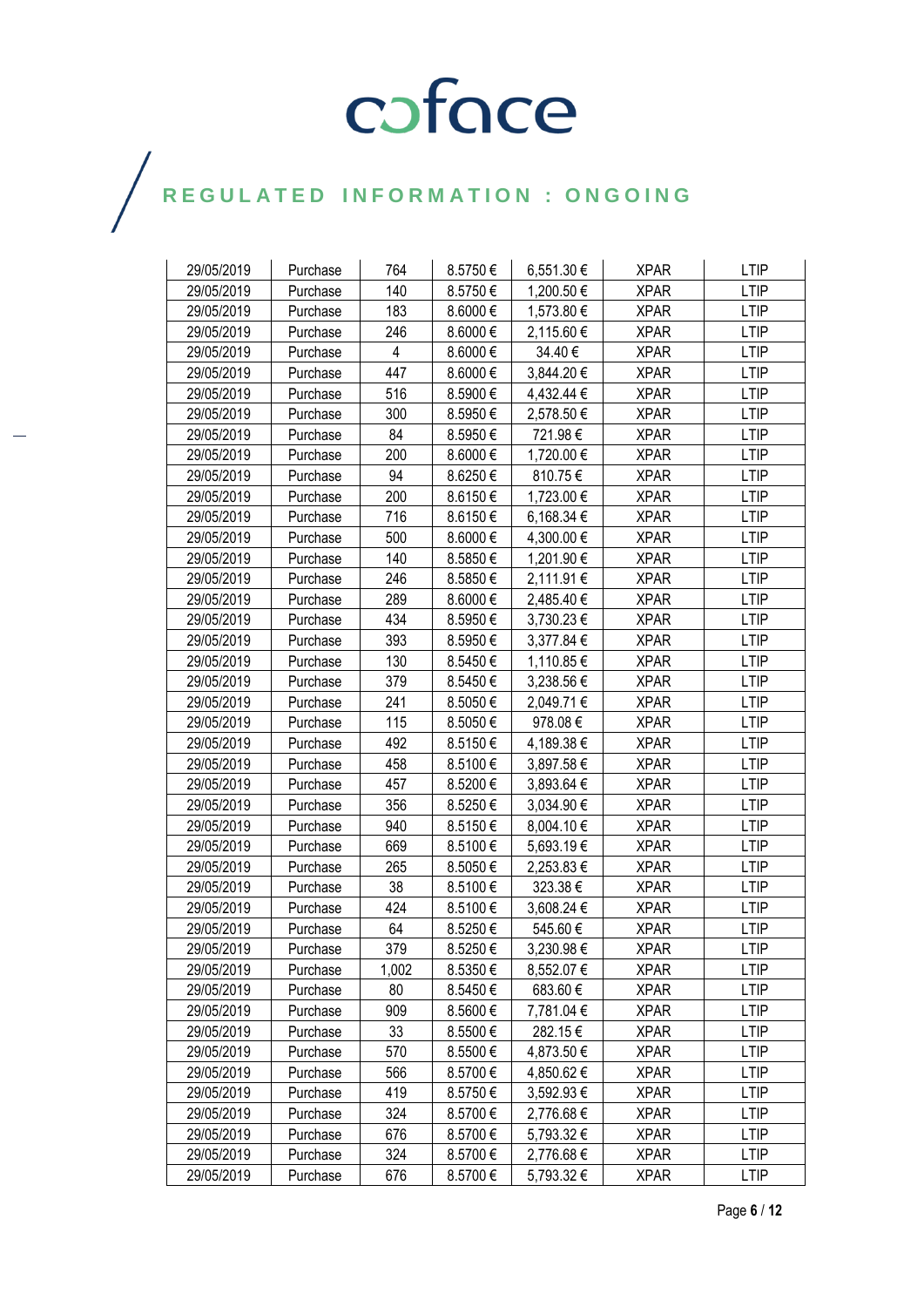| 29/05/2019       | Purchase | 264            | 8.5700€  | 2,262.48€  | <b>XPAR</b> | <b>LTIP</b> |
|------------------|----------|----------------|----------|------------|-------------|-------------|
| 29/05/2019       | Purchase | 736            | 8.5700€  | 6,307.52€  | <b>XPAR</b> | <b>LTIP</b> |
| 29/05/2019       | Purchase | 172            | 8.5700 € | 1,474.04 € | <b>XPAR</b> | <b>LTIP</b> |
| 29/05/2019       | Purchase | 285            | 8.5700€  | 2,442.45 € | <b>XPAR</b> | <b>LTIP</b> |
| Total 29/05/2019 |          | 24,705         | 8.5464€  | 211,139€   | <b>XPAR</b> | <b>LTIP</b> |
| 30/05/2019       | Purchase | 327            | 8.6050€  | 2,813.84 € | <b>XPAR</b> | <b>LTIP</b> |
| 30/05/2019       | Purchase | 12             | 8.5800€  | 102.96€    | <b>XPAR</b> | <b>LTIP</b> |
| 30/05/2019       | Purchase | $\overline{2}$ | 8.6300€  | 17.26€     | <b>XPAR</b> | <b>LTIP</b> |
| 30/05/2019       | Purchase | 147            | 8.6300€  | 1,268.61 € | <b>XPAR</b> | <b>LTIP</b> |
| 30/05/2019       | Purchase | $\overline{2}$ | 8.6300€  | 17.26€     | <b>XPAR</b> | <b>LTIP</b> |
| 30/05/2019       | Purchase | 424            | 8.6450€  | 3,665.48€  | <b>XPAR</b> | <b>LTIP</b> |
| 30/05/2019       | Purchase | 160            | 8.6450€  | 1,383.20 € | <b>XPAR</b> | <b>LTIP</b> |
| 30/05/2019       | Purchase | 129            | 8.6450€  | 1,115.21 € | <b>XPAR</b> | <b>LTIP</b> |
| 30/05/2019       | Purchase | $\overline{7}$ | 8.6450€  | 60.52€     | <b>XPAR</b> | <b>LTIP</b> |
| 30/05/2019       | Purchase | 27             | 8.6450€  | 233.42€    | <b>XPAR</b> | <b>LTIP</b> |
| 30/05/2019       | Purchase | 140            | 8.6450€  | 1,210.30 € | <b>XPAR</b> | <b>LTIP</b> |
| 30/05/2019       | Purchase | 36             | 8.6450€  | 311.22€    | <b>XPAR</b> | <b>LTIP</b> |
| 30/05/2019       | Purchase | 288            | 8.6350€  | 2,486.88€  | <b>XPAR</b> | <b>LTIP</b> |
| 30/05/2019       | Purchase | 156            | 8.6400€  | 1,347.84 € | <b>XPAR</b> | <b>LTIP</b> |
| 30/05/2019       | Purchase | 288            | 8.6250€  | 2,484.00 € | <b>XPAR</b> | <b>LTIP</b> |
| 30/05/2019       | Purchase | 159            | 8.6300€  | 1,372.17 € | <b>XPAR</b> | <b>LTIP</b> |
| 30/05/2019       | Purchase | 122            | 8.6050€  | 1,049.81 € | <b>XPAR</b> | <b>LTIP</b> |
| 30/05/2019       | Purchase | 117            | 8.6050€  | 1,006.79€  | <b>XPAR</b> | <b>LTIP</b> |
| 30/05/2019       | Purchase | 103            | 8.6050€  | 886.32€    | <b>XPAR</b> | <b>LTIP</b> |
| 30/05/2019       | Purchase | 23             | 8.6050€  | 197.92€    | <b>XPAR</b> | <b>LTIP</b> |
| 30/05/2019       | Purchase | 13             | 8.6100€  | 111.93€    | <b>XPAR</b> | <b>LTIP</b> |
| 30/05/2019       | Purchase | 101            | 8.6100€  | 869.61€    | <b>XPAR</b> | <b>LTIP</b> |
| 30/05/2019       | Purchase | 52             | 8.6100€  | 447.72€    | <b>XPAR</b> | <b>LTIP</b> |
| 30/05/2019       | Purchase | 124            | 8.6100€  | 1,067.64 € | <b>XPAR</b> | <b>LTIP</b> |
| 30/05/2019       | Purchase | 130            | 8.6100€  | 1,119.30 € | <b>XPAR</b> | <b>LTIP</b> |
| 30/05/2019       | Purchase | 34             | 8.6100€  | 292.74€    | <b>XPAR</b> | <b>LTIP</b> |
| 30/05/2019       | Purchase | 100            | 8.6100€  | 861.00€    | <b>XPAR</b> | <b>LTIP</b> |
| 30/05/2019       | Purchase | 124            | 8.6100€  | 1,067.64 € | <b>XPAR</b> | <b>LTIP</b> |
| 30/05/2019       | Purchase | 134            | 8.6100€  | 1,153.74 € | <b>XPAR</b> | <b>LTIP</b> |
| 30/05/2019       | Purchase | 42             | 8.5900€  | 360.78€    | <b>XPAR</b> | <b>LTIP</b> |
| 30/05/2019       | Purchase | 433            | 8.6100€  | 3,728.13€  | <b>XPAR</b> | <b>LTIP</b> |
| 30/05/2019       | Purchase | 128            | 8.6100€  | 1,102.08 € | <b>XPAR</b> | <b>LTIP</b> |
| 30/05/2019       | Purchase | 5              | 8.6100€  | 43.05€     | <b>XPAR</b> | <b>LTIP</b> |
| 30/05/2019       | Purchase | 98             | 8.6100€  | 843.78€    | <b>XPAR</b> | <b>LTIP</b> |
| 30/05/2019       | Purchase | 431            | 8.6000€  | 3,706.60 € | <b>XPAR</b> | <b>LTIP</b> |
| 30/05/2019       | Purchase | 54             | 8.6000€  | 464.40€    | <b>XPAR</b> | <b>LTIP</b> |
| 30/05/2019       | Purchase | 307            | 8.6000€  | 2,640.20 € | <b>XPAR</b> | <b>LTIP</b> |
| 30/05/2019       | Purchase | 49             | 8.6050€  | 421.65€    | <b>XPAR</b> | <b>LTIP</b> |
| 30/05/2019       | Purchase | 300            | 8.5950€  | 2,578.50 € | <b>XPAR</b> | <b>LTIP</b> |
| 30/05/2019       | Purchase | 119            | 8.5900€  | 1,022.21 € | <b>XPAR</b> | <b>LTIP</b> |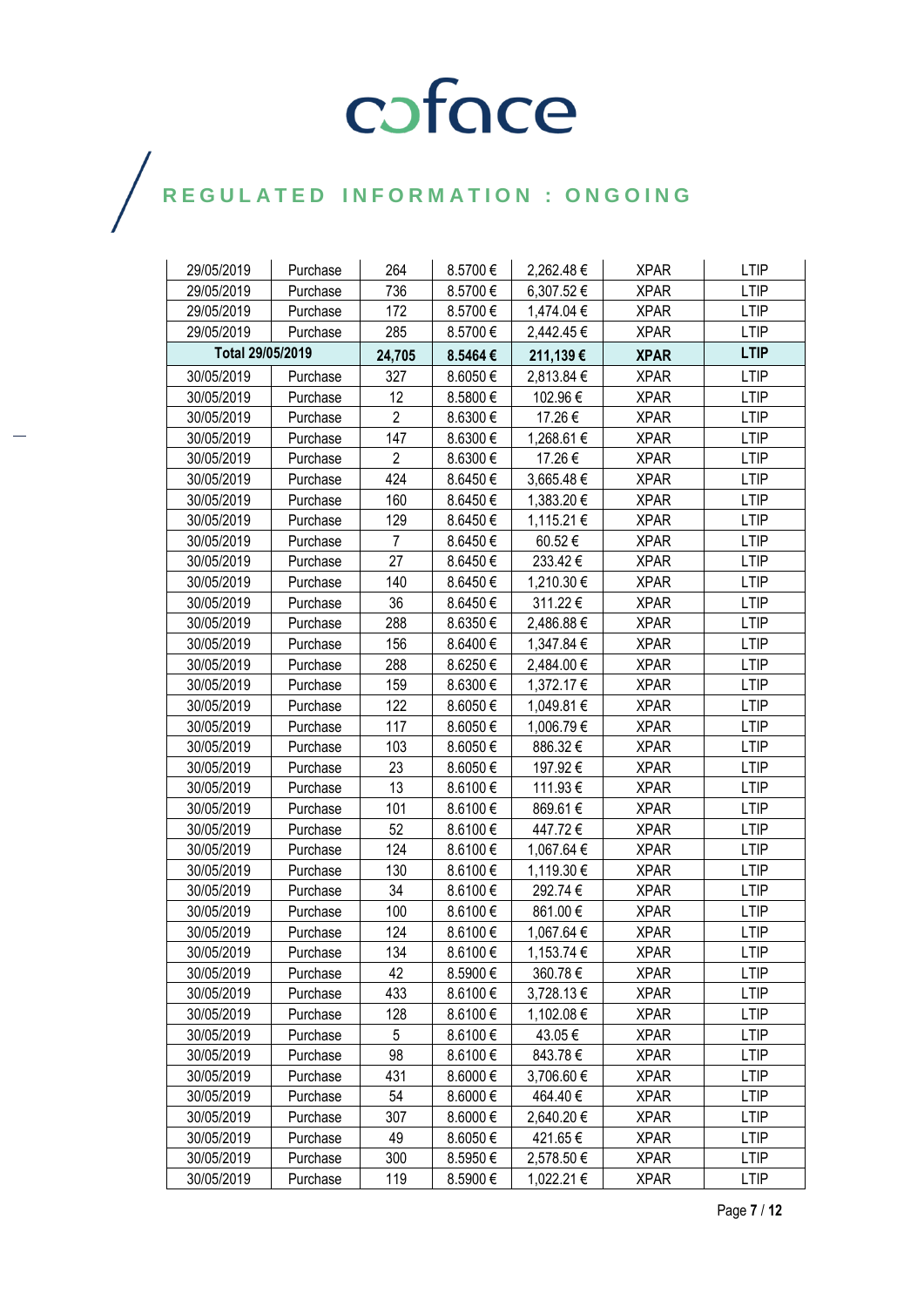| 30/05/2019 | Purchase | 125 | 8.5800€      | 1,072.50€  | <b>XPAR</b> | <b>LTIP</b> |
|------------|----------|-----|--------------|------------|-------------|-------------|
| 30/05/2019 | Purchase | 164 | 8.5650€      | 1,404.66 € | <b>XPAR</b> | LTIP        |
| 30/05/2019 | Purchase | 124 | 8.5650€      | 1,062.06 € | <b>XPAR</b> | <b>LTIP</b> |
| 30/05/2019 | Purchase | 288 | 8.5650€      | 2,466.72€  | <b>XPAR</b> | <b>LTIP</b> |
| 30/05/2019 | Purchase | 143 | 8.5700€      | 1,225.51€  | <b>XPAR</b> | <b>LTIP</b> |
| 30/05/2019 | Purchase | 131 | 8.5650€      | 1,122.02 € | <b>XPAR</b> | <b>LTIP</b> |
| 30/05/2019 | Purchase | 288 | 8.5600€      | 2,465.28 € | <b>XPAR</b> | LTIP        |
| 30/05/2019 | Purchase | 135 | 8.5650€      | 1,156.28 € | <b>XPAR</b> | <b>LTIP</b> |
| 30/05/2019 | Purchase | 149 | 8.5800€      | 1,278.42 € | XPAR        | LTIP        |
| 30/05/2019 | Purchase | 131 | 8.5800€      | 1,123.98€  | <b>XPAR</b> | <b>LTIP</b> |
| 30/05/2019 | Purchase | 167 | 8.5800€      | 1,432.86 € | <b>XPAR</b> | <b>LTIP</b> |
| 30/05/2019 | Purchase | 137 | 8.5800€      | 1,175.46 € | <b>XPAR</b> | <b>LTIP</b> |
| 30/05/2019 | Purchase | 133 | 8.5800€      | 1,141.14 € | <b>XPAR</b> | <b>LTIP</b> |
| 30/05/2019 | Purchase | 167 | 8.5800€      | 1,432.86 € | <b>XPAR</b> | <b>LTIP</b> |
| 30/05/2019 | Purchase | 49  | 8.5800€      | 420.42€    | <b>XPAR</b> | <b>LTIP</b> |
| 30/05/2019 | Purchase | 97  | 8.5800€      | 832.26€    | <b>XPAR</b> | <b>LTIP</b> |
| 30/05/2019 | Purchase | 66  | 8.5800€      | 566.28€    | <b>XPAR</b> | <b>LTIP</b> |
| 30/05/2019 | Purchase | 138 | 8.5800€      | 1,184.04 € | <b>XPAR</b> | <b>LTIP</b> |
| 30/05/2019 | Purchase | 122 | 8.5800€      | 1,046.76€  | <b>XPAR</b> | <b>LTIP</b> |
| 30/05/2019 | Purchase | 138 | 8.5800€      | 1,184.04 € | <b>XPAR</b> | <b>LTIP</b> |
| 30/05/2019 | Purchase | 152 | 8.5800€      | 1,304.16 € | <b>XPAR</b> | <b>LTIP</b> |
| 30/05/2019 | Purchase | 430 | 8.5750€      | 3,687.25€  | <b>XPAR</b> | <b>LTIP</b> |
| 30/05/2019 | Purchase | 160 | 8.5650€      | 1,370.40 € | <b>XPAR</b> | <b>LTIP</b> |
| 30/05/2019 | Purchase | 123 | 8.6250€      | 1,060.88 € | <b>XPAR</b> | <b>LTIP</b> |
| 30/05/2019 | Purchase | 25  | 8.6250€      | 215.63€    | <b>XPAR</b> | <b>LTIP</b> |
| 30/05/2019 | Purchase | 129 | 8.6250€      | 1,112.63 € | <b>XPAR</b> | <b>LTIP</b> |
| 30/05/2019 | Purchase | 133 | 8.6250€      | 1,147.13 € | <b>XPAR</b> | <b>LTIP</b> |
| 30/05/2019 | Purchase | 122 | 8.6250€      | 1,052.25 € | XPAR        | <b>LTIP</b> |
| 30/05/2019 | Purchase | 63  | 8.6250€      | 543.38€    | <b>XPAR</b> | <b>LTIP</b> |
| 30/05/2019 | Purchase | 92  | 8.6250€      | 793.50€    | <b>XPAR</b> | <b>LTIP</b> |
| 30/05/2019 | Purchase | 138 | 8.6250€      | 1,190.25 € | <b>XPAR</b> | <b>LTIP</b> |
| 30/05/2019 | Purchase | 441 | 8.6400€      | 3,810.24 € | <b>XPAR</b> | <b>LTIP</b> |
| 30/05/2019 | Purchase | 191 | 8.6400€      | 1,650.24 € | XPAR        | <b>LTIP</b> |
| 30/05/2019 | Purchase | 200 | 8.6400€      | 1,728.00 € | <b>XPAR</b> | <b>LTIP</b> |
| 30/05/2019 | Purchase | 200 | $8.6400 \in$ | 1,728.00 € | <b>XPAR</b> | <b>LTIP</b> |
| 30/05/2019 | Purchase | 200 | $8.6400 \in$ | 1,728.00 € | <b>XPAR</b> | LTIP        |
| 30/05/2019 | Purchase | 153 | 8.6400€      | 1,321.92 € | <b>XPAR</b> | <b>LTIP</b> |
| 30/05/2019 | Purchase | 47  | 8.6400€      | 406.08€    | <b>XPAR</b> | <b>LTIP</b> |
| 30/05/2019 | Purchase | 153 | 8.6400€      | 1,321.92 € | <b>XPAR</b> | <b>LTIP</b> |
| 30/05/2019 | Purchase | 200 | 8.6400€      | 1,728.00 € | <b>XPAR</b> | <b>LTIP</b> |
| 30/05/2019 | Purchase | 333 | 8.6400€      | 2,877.12 € | <b>XPAR</b> | <b>LTIP</b> |
| 30/05/2019 | Purchase | 200 | 8.6400€      | 1,728.00 € | <b>XPAR</b> | <b>LTIP</b> |
| 30/05/2019 | Purchase | 72  | 8.6400€      | 622.08€    | <b>XPAR</b> | <b>LTIP</b> |
| 30/05/2019 | Purchase | 128 | 8.6400€      | 1,105.92 € | <b>XPAR</b> | <b>LTIP</b> |
| 30/05/2019 | Purchase | 128 | $8.6400 \in$ | 1,105.92 € | XPAR        | LTIP        |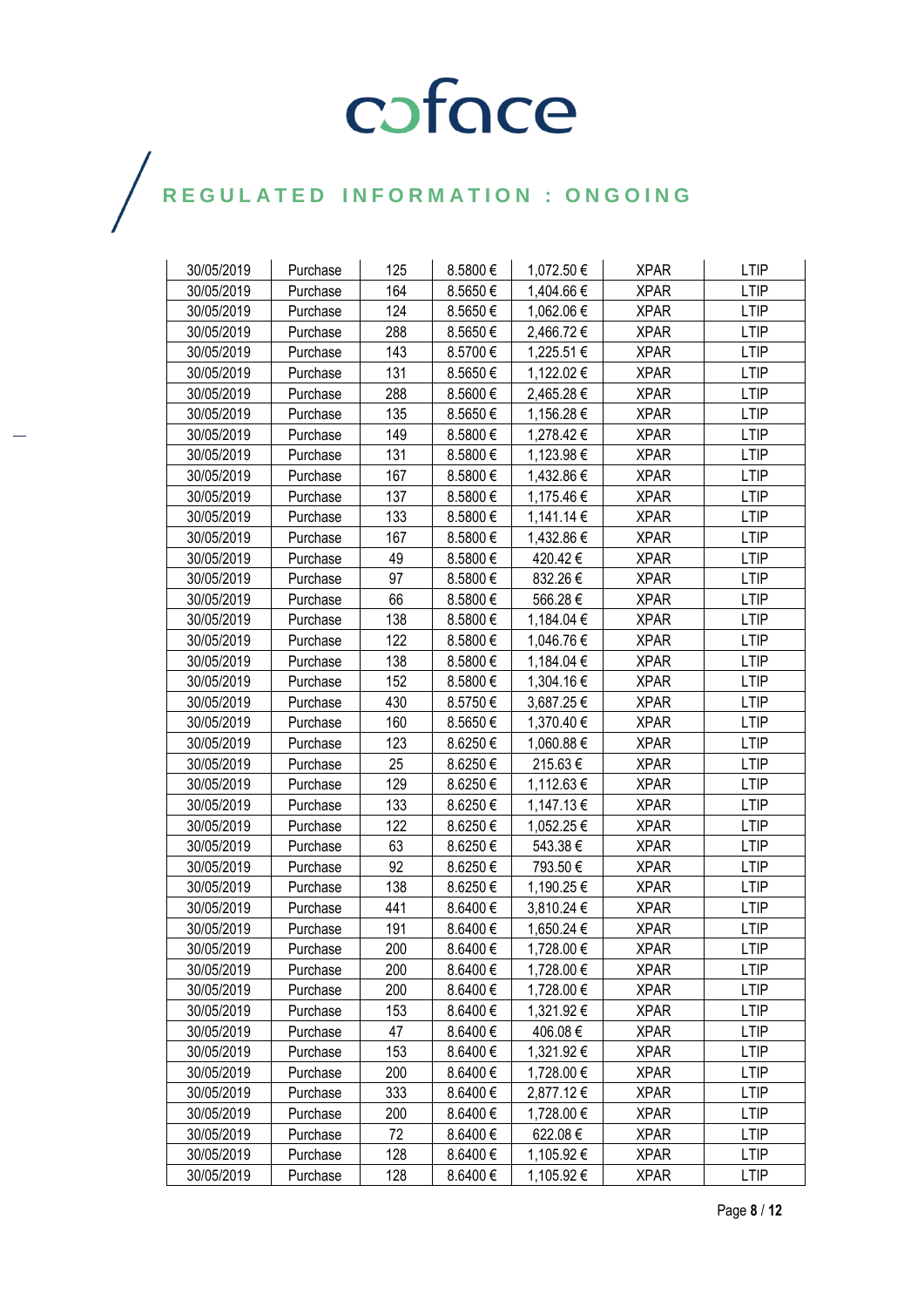| 30/05/2019 | Purchase | 72  | 8.6400€      | 622.08€    | <b>XPAR</b> | <b>LTIP</b> |
|------------|----------|-----|--------------|------------|-------------|-------------|
| 30/05/2019 | Purchase | 128 | 8.6400€      | 1,105.92 € | <b>XPAR</b> | <b>LTIP</b> |
| 30/05/2019 | Purchase | 72  | 8.6400€      | 622.08€    | <b>XPAR</b> | <b>LTIP</b> |
| 30/05/2019 | Purchase | 128 | 8.6400€      | 1,105.92 € | <b>XPAR</b> | <b>LTIP</b> |
| 30/05/2019 | Purchase | 200 | 8.6400€      | 1,728.00 € | <b>XPAR</b> | <b>LTIP</b> |
| 30/05/2019 | Purchase | 163 | 8.6600€      | 1,411.58 € | <b>XPAR</b> | <b>LTIP</b> |
| 30/05/2019 | Purchase | 5   | 8.6600€      | 43.30 €    | <b>XPAR</b> | <b>LTIP</b> |
| 30/05/2019 | Purchase | 148 | $8.6600 \in$ | 1,281.68 € | <b>XPAR</b> | <b>LTIP</b> |
| 30/05/2019 | Purchase | 64  | 8.6600€      | 554.24€    | <b>XPAR</b> | <b>LTIP</b> |
| 30/05/2019 | Purchase | 58  | 8.6600€      | 502.28€    | <b>XPAR</b> | <b>LTIP</b> |
| 30/05/2019 | Purchase | 74  | 8.6600€      | 640.84€    | <b>XPAR</b> | <b>LTIP</b> |
| 30/05/2019 | Purchase | 68  | 8.6600€      | 588.88€    | <b>XPAR</b> | <b>LTIP</b> |
| 30/05/2019 | Purchase | 26  | 8.6600€      | 225.16€    | <b>XPAR</b> | <b>LTIP</b> |
| 30/05/2019 | Purchase | 94  | 8.6600€      | 814.04 €   | XPAR        | <b>LTIP</b> |
| 30/05/2019 | Purchase | 45  | 8.6600€      | 389.70€    | <b>XPAR</b> | <b>LTIP</b> |
| 30/05/2019 | Purchase | 27  | 8.6600€      | 233.82€    | <b>XPAR</b> | <b>LTIP</b> |
| 30/05/2019 | Purchase | 160 | 8.6600€      | 1,385.60 € | <b>XPAR</b> | <b>LTIP</b> |
| 30/05/2019 | Purchase | 128 | 8.6600€      | 1,108.48 € | <b>XPAR</b> | <b>LTIP</b> |
| 30/05/2019 | Purchase | 124 | 8.6600€      | 1,073.84 € | <b>XPAR</b> | <b>LTIP</b> |
| 30/05/2019 | Purchase | 139 | 8.6600€      | 1,203.74 € | <b>XPAR</b> | <b>LTIP</b> |
| 30/05/2019 | Purchase | 62  | 8.6600€      | 536.92€    | <b>XPAR</b> | <b>LTIP</b> |
| 30/05/2019 | Purchase | 89  | 8.6600€      | 770.74€    | <b>XPAR</b> | <b>LTIP</b> |
| 30/05/2019 | Purchase | 155 | 8.6600€      | 1,342.30 € | <b>XPAR</b> | <b>LTIP</b> |
| 30/05/2019 | Purchase | 141 | 8.6600€      | 1,221.06€  | XPAR        | <b>LTIP</b> |
| 30/05/2019 | Purchase | 152 | 8.6600€      | 1,316.32 € | <b>XPAR</b> | <b>LTIP</b> |
| 30/05/2019 | Purchase | 139 | 8.6600€      | 1,203.74 € | <b>XPAR</b> | <b>LTIP</b> |
| 30/05/2019 | Purchase | 136 | 8.6600€      | 1,177.76€  | <b>XPAR</b> | <b>LTIP</b> |
| 30/05/2019 | Purchase | 117 | 8.6600€      | 1,013.22 € | XPAR        | <b>LTIP</b> |
| 30/05/2019 | Purchase | 133 | 8.6600€      | 1,151.78€  | <b>XPAR</b> | <b>LTIP</b> |
| 30/05/2019 | Purchase | 74  | 8.6600€      | 640.84€    | <b>XPAR</b> | <b>LTIP</b> |
| 30/05/2019 | Purchase | 110 | 8.6600€      | 952.60€    | <b>XPAR</b> | <b>LTIP</b> |
| 30/05/2019 | Purchase | 200 | $8.6600 \in$ | 1,732.00 € | <b>XPAR</b> | LTIP        |
| 30/05/2019 | Purchase | 200 | 8.6600€      | 1,732.00 € | <b>XPAR</b> | <b>LTIP</b> |
| 30/05/2019 | Purchase | 200 | 8.6600€      | 1,732.00 € | <b>XPAR</b> | <b>LTIP</b> |
| 30/05/2019 | Purchase | 200 | 8.6600 €     | 1,732.00 € | <b>XPAR</b> | <b>LTIP</b> |
| 30/05/2019 | Purchase | 200 | 8.6600€      | 1,732.00 € | <b>XPAR</b> | <b>LTIP</b> |
| 30/05/2019 | Purchase | 51  | 8.6600€      | 441.66 €   | <b>XPAR</b> | <b>LTIP</b> |
| 30/05/2019 | Purchase | 122 | 8.6650€      | 1,057.13 € | <b>XPAR</b> | LTIP        |
| 30/05/2019 | Purchase | 104 | 8.6650€      | 901.16€    | <b>XPAR</b> | <b>LTIP</b> |
| 30/05/2019 | Purchase | 150 | 8.6650€      | 1,299.75€  | <b>XPAR</b> | <b>LTIP</b> |
| 30/05/2019 | Purchase | 488 | 8.6450€      | 4,218.76 € | <b>XPAR</b> | <b>LTIP</b> |
| 30/05/2019 | Purchase | 171 | 8.6500€      | 1,479.15 € | <b>XPAR</b> | <b>LTIP</b> |
| 30/05/2019 | Purchase | 500 | 8.6500€      | 4,325.00 € | <b>XPAR</b> | <b>LTIP</b> |
| 30/05/2019 | Purchase | 29  | 8.6500€      | 250.85€    | <b>XPAR</b> | <b>LTIP</b> |
| 30/05/2019 | Purchase | 500 | 8.6500€      | 4,325.00 € | <b>XPAR</b> | <b>LTIP</b> |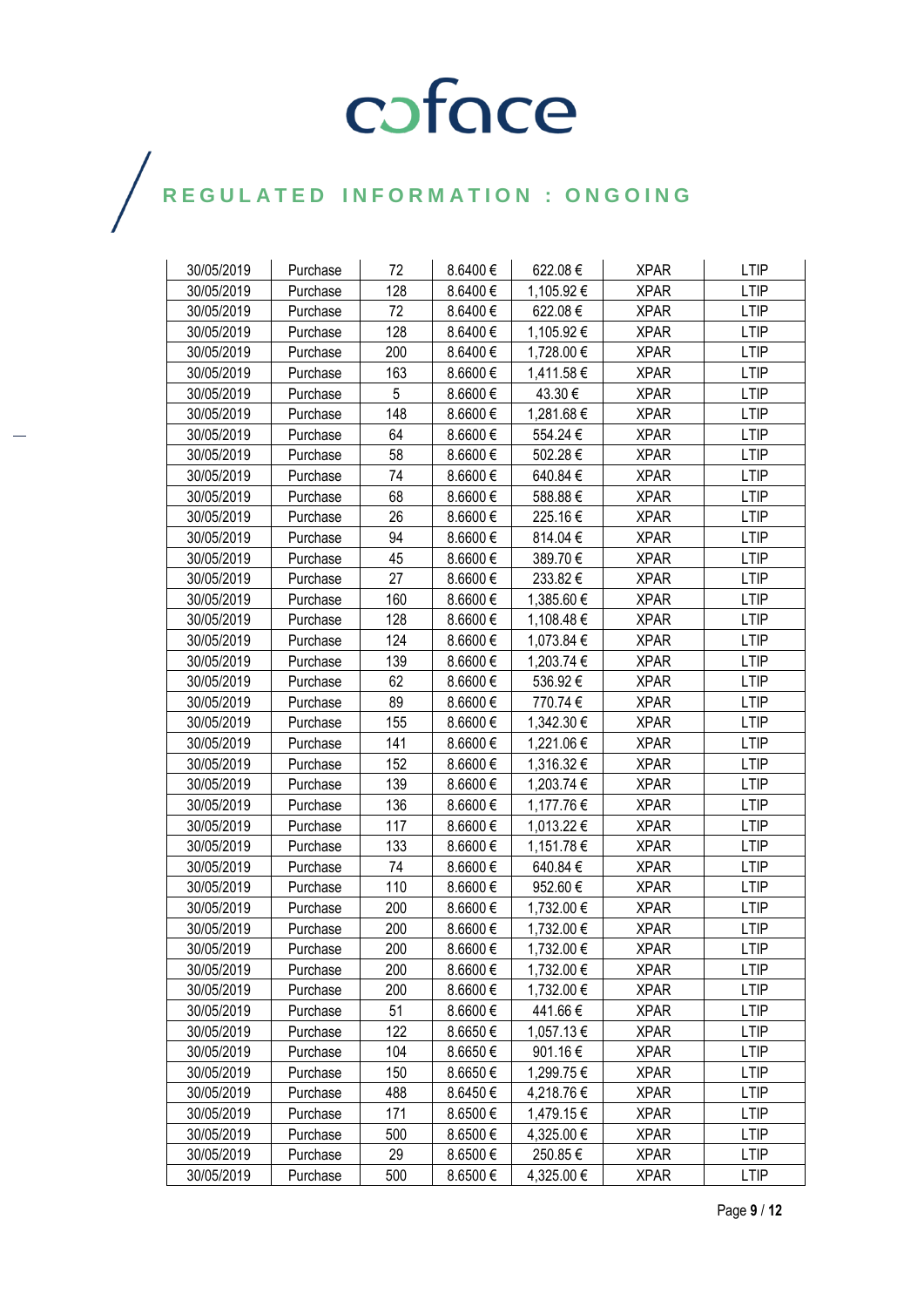| 30/05/2019       | Purchase | 20             | 8.6500€ | 173.00€    | <b>XPAR</b> | <b>LTIP</b> |
|------------------|----------|----------------|---------|------------|-------------|-------------|
| 30/05/2019       | Purchase | 642            | 8.6400€ | 5,546.88 € | <b>XPAR</b> | <b>LTIP</b> |
| 30/05/2019       | Purchase | 753            | 8.6250€ | 6,494.63€  | <b>XPAR</b> | <b>LTIP</b> |
| 30/05/2019       | Purchase | 3              | 8.6000€ | 25.80€     | <b>XPAR</b> | <b>LTIP</b> |
| 30/05/2019       | Purchase | 218            | 8.6000€ | 1,874.80 € | <b>XPAR</b> | <b>LTIP</b> |
| 30/05/2019       | Purchase | 133            | 8.6000€ | 1,143.80 € | <b>XPAR</b> | <b>LTIP</b> |
| 30/05/2019       | Purchase | 667            | 8.6000€ | 5,736.20 € | <b>XPAR</b> | <b>LTIP</b> |
| 30/05/2019       | Purchase | 75             | 8.6000€ | 645.00€    | <b>XPAR</b> | <b>LTIP</b> |
| 30/05/2019       | Purchase | 342            | 8.6050€ | 2,942.91 € | <b>XPAR</b> | <b>LTIP</b> |
| 30/05/2019       | Purchase | 71             | 8.6050€ | 610.96€    | <b>XPAR</b> | <b>LTIP</b> |
| 30/05/2019       | Purchase | 70             | 8.6050€ | 602.35€    | <b>XPAR</b> | <b>LTIP</b> |
| 30/05/2019       | Purchase | 584            | 8.6050€ | 5,025.32 € | <b>XPAR</b> | <b>LTIP</b> |
| 30/05/2019       | Purchase | 800            | 8.6050€ | 6,884.00 € | <b>XPAR</b> | <b>LTIP</b> |
| 30/05/2019       | Purchase | 778            | 8.6050€ | 6,694.69€  | XPAR        | LTIP        |
| Total 31/05/2019 |          | 24,054         | 8.6220€ | 207,393€   | <b>XPAR</b> | <b>LTIP</b> |
| 31/05/2019       | Purchase | 584            | 8.5300€ | 4,981.52€  | <b>XPAR</b> | <b>LTIP</b> |
| 31/05/2019       | Purchase | 436            | 8.4700€ | 3,692.92 € | <b>XPAR</b> | <b>LTIP</b> |
| 31/05/2019       | Purchase | 187            | 8.5300€ | 1,595.11 € | <b>XPAR</b> | <b>LTIP</b> |
| 31/05/2019       | Purchase | 249            | 8.5500€ | 2,128.95€  | <b>XPAR</b> | <b>LTIP</b> |
| 31/05/2019       | Purchase | 197            | 8.5450€ | 1,683.37 € | <b>XPAR</b> | <b>LTIP</b> |
| 31/05/2019       | Purchase | 810            | 8.5450€ | 6,921.45€  | <b>XPAR</b> | <b>LTIP</b> |
| 31/05/2019       | Purchase | 402            | 8.5800€ | 3,449.16€  | <b>XPAR</b> | <b>LTIP</b> |
| 31/05/2019       | Purchase | 847            | 8.6050€ | 7,288.44 € | <b>XPAR</b> | <b>LTIP</b> |
| 31/05/2019       | Purchase | 194            | 8.6000€ | 1,668.40 € | <b>XPAR</b> | <b>LTIP</b> |
| 31/05/2019       | Purchase | 175            | 8.6000€ | 1,505.00 € | <b>XPAR</b> | <b>LTIP</b> |
| 31/05/2019       | Purchase | 395            | 8.6000€ | 3,397.00 € | <b>XPAR</b> | <b>LTIP</b> |
| 31/05/2019       | Purchase | 300            | 8.5750€ | 2,572.50 € | <b>XPAR</b> | <b>LTIP</b> |
| 31/05/2019       | Purchase | 192            | 8.5650€ | 1,644.48 € | <b>XPAR</b> | <b>LTIP</b> |
| 31/05/2019       | Purchase | 178            | 8.5650€ | 1,524.57 € | <b>XPAR</b> | <b>LTIP</b> |
| 31/05/2019       | Purchase | 350            | 8.5500€ | 2,992.50 € | <b>XPAR</b> | <b>LTIP</b> |
| 31/05/2019       | Purchase | 388            | 8.5650€ | 3,323.22 € | <b>XPAR</b> | <b>LTIP</b> |
| 31/05/2019       | Purchase | 300            | 8.5600€ | 2,568.00 € | <b>XPAR</b> | LTIP        |
| 31/05/2019       | Purchase | 322            | 8.5600€ | 2,756.32€  | <b>XPAR</b> | <b>LTIP</b> |
| 31/05/2019       | Purchase | 28             | 8.5600€ | 239.68€    | <b>XPAR</b> | <b>LTIP</b> |
| 31/05/2019       | Purchase | 260            | 8.5600€ | 2,225.60 € | <b>XPAR</b> | <b>LTIP</b> |
| 31/05/2019       | Purchase | 104            | 8.5600€ | 890.24 €   | <b>XPAR</b> | <b>LTIP</b> |
| 31/05/2019       | Purchase | 208            | 8.5600€ | 1,780.48€  | <b>XPAR</b> | <b>LTIP</b> |
| 31/05/2019       | Purchase | 260            | 8.5600€ | 2,225.60 € | <b>XPAR</b> | LTIP        |
| 31/05/2019       | Purchase | 150            | 8.5400€ | 1,281.00 € | <b>XPAR</b> | <b>LTIP</b> |
| 31/05/2019       | Purchase | 180            | 8.5350€ | 1,536.30 € | <b>XPAR</b> | <b>LTIP</b> |
| 31/05/2019       | Purchase | 300            | 8.5250€ | 2,557.50 € | <b>XPAR</b> | <b>LTIP</b> |
| 31/05/2019       | Purchase | 50             | 8.5250€ | 426.25€    | <b>XPAR</b> | <b>LTIP</b> |
| 31/05/2019       | Purchase | $\overline{2}$ | 8.5200€ | 17.04 €    | <b>XPAR</b> | <b>LTIP</b> |
| 31/05/2019       | Purchase | 348            | 8.5200€ | 2,964.96 € | <b>XPAR</b> | <b>LTIP</b> |
| 31/05/2019       | Purchase | 114            | 8.5200€ | 971.28€    | <b>XPAR</b> | <b>LTIP</b> |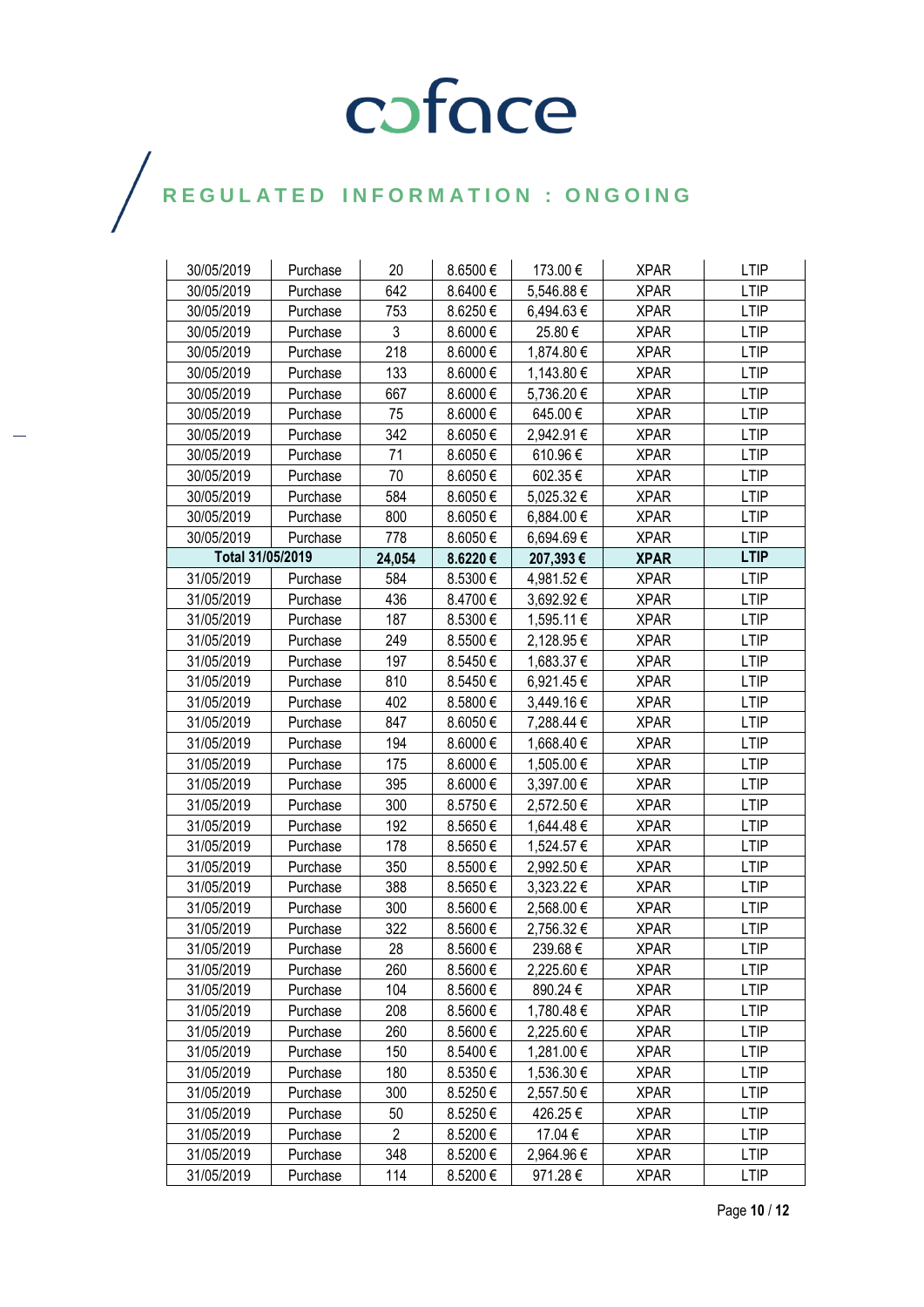| 31/05/2019                    | Purchase | 300     | 8.5100€ | 2,553.00 €  | <b>XPAR</b> | <b>LTIP</b> |
|-------------------------------|----------|---------|---------|-------------|-------------|-------------|
| 31/05/2019                    | Purchase | 250     | 8.5050€ | 2,126.25€   | <b>XPAR</b> | <b>LTIP</b> |
| 31/05/2019                    | Purchase | 50      | 8.5100€ | 425.50€     | <b>XPAR</b> | <b>LTIP</b> |
| 31/05/2019                    | Purchase | 300     | 8.5350€ | 2,560.50€   | <b>XPAR</b> | <b>LTIP</b> |
| 31/05/2019                    | Purchase | 387     | 8.5350€ | 3,303.05 €  | <b>XPAR</b> | <b>LTIP</b> |
| 31/05/2019                    | Purchase | 575     | 8.5500€ | 4,916.25 €  | <b>XPAR</b> | <b>LTIP</b> |
| 31/05/2019                    | Purchase | 351     | 8.5400€ | 2,997.54 €  | <b>XPAR</b> | <b>LTIP</b> |
| 31/05/2019                    | Purchase | 396     | 8.5450€ | 3,383.82 €  | <b>XPAR</b> | <b>LTIP</b> |
| 31/05/2019                    | Purchase | 300     | 8.5500€ | 2,565.00 €  | <b>XPAR</b> | <b>LTIP</b> |
| 31/05/2019                    | Purchase | 54      | 8.5500€ | 461.70€     | <b>XPAR</b> | <b>LTIP</b> |
| 31/05/2019                    | Purchase | 775     | 8.5850€ | 6,653.38 €  | <b>XPAR</b> | <b>LTIP</b> |
| 31/05/2019                    | Purchase | 1       | 8.5850€ | 8.59€       | <b>XPAR</b> | <b>LTIP</b> |
| 31/05/2019                    | Purchase | 350     | 8.5700€ | 2,999.50 €  | <b>XPAR</b> | <b>LTIP</b> |
| 31/05/2019                    | Purchase | 350     | 8.5750€ | 3,001.25 €  | XPAR        | <b>LTIP</b> |
| 31/05/2019                    | Purchase | 350     | 8.5650€ | 2,997.75€   | <b>XPAR</b> | <b>LTIP</b> |
| 31/05/2019                    | Purchase | 40      | 8.5800€ | 343.20€     | <b>XPAR</b> | <b>LTIP</b> |
| 31/05/2019                    | Purchase | 37      | 8.6100€ | 318.57€     | <b>XPAR</b> | <b>LTIP</b> |
| 31/05/2019                    | Purchase | 507     | 8.6400€ | 4,380.48 €  | <b>XPAR</b> | <b>LTIP</b> |
| 31/05/2019                    | Purchase | 354     | 8.6500€ | 3,062.10 €  | <b>XPAR</b> | <b>LTIP</b> |
| 31/05/2019                    | Purchase | 299     | 8.6500€ | 2,586.35€   | <b>XPAR</b> | <b>LTIP</b> |
| 31/05/2019                    | Purchase | 97      | 8.6500€ | 839.05€     | <b>XPAR</b> | <b>LTIP</b> |
| 31/05/2019                    | Purchase | 11      | 8.6700€ | 95.37€      | <b>XPAR</b> | <b>LTIP</b> |
| 31/05/2019                    | Purchase | 138     | 8.6700€ | 1,196.46 €  | <b>XPAR</b> | <b>LTIP</b> |
| 31/05/2019                    | Purchase | 101     | 8.6700€ | 875.67€     | XPAR        | <b>LTIP</b> |
| 31/05/2019                    | Purchase | 56      | 8.6750€ | 485.80€     | <b>XPAR</b> | <b>LTIP</b> |
| 31/05/2019                    | Purchase | 350     | 8.6700€ | 3,034.50 €  | <b>XPAR</b> | <b>LTIP</b> |
| 31/05/2019                    | Purchase | 769     | 8.6650€ | 6,663.39€   | <b>XPAR</b> | <b>LTIP</b> |
| 31/05/2019                    | Purchase | 584     | 8.6650€ | 5,060.36 €  | <b>XPAR</b> | <b>LTIP</b> |
| 31/05/2019                    | Purchase | 103     | 8.7000€ | 896.10€     | <b>XPAR</b> | <b>LTIP</b> |
| 31/05/2019                    | Purchase | 806     | 8.7000€ | 7,012.20 €  | <b>XPAR</b> | <b>LTIP</b> |
| 31/05/2019                    | Purchase | 527     | 8.6850€ | 4,577.00 €  | <b>XPAR</b> | <b>LTIP</b> |
| 31/05/2019                    | Purchase | 331     | 8.6850€ | 2,874.74 €  | <b>XPAR</b> | LTIP        |
| 31/05/2019                    | Purchase | 58      | 8.7100€ | 505.18€     | <b>XPAR</b> | <b>LTIP</b> |
| 31/05/2019                    | Purchase | 462     | 8.7100€ | 4,024.02 €  | <b>XPAR</b> | <b>LTIP</b> |
| 31/05/2019                    | Purchase | 843     | 8.7250€ | 7,355.18€   | <b>XPAR</b> | <b>LTIP</b> |
| 31/05/2019                    | Purchase | 211     | 8.7250€ | 1,840.98 €  | <b>XPAR</b> | <b>LTIP</b> |
| 31/05/2019                    | Purchase | 398     | 8.7250€ | 3,472.55 €  | <b>XPAR</b> | <b>LTIP</b> |
| 31/05/2019                    | Purchase | 153     | 8.7250€ | 1,334.93 €  | <b>XPAR</b> | <b>LTIP</b> |
| 31/05/2019                    | Purchase | 459     | 8.7250€ | 4,004.78€   | <b>XPAR</b> | <b>LTIP</b> |
| 31/05/2019                    | Purchase | 423     | 8.7250€ | 3,690.68€   | XPAR        | <b>LTIP</b> |
| 31/05/2019                    | Purchase | 134     | 8.7250€ | 1,169.15 €  | <b>XPAR</b> | <b>LTIP</b> |
| 31/05/2019                    | Purchase | 296     | 8.7300€ | 2,584.08 €  | <b>XPAR</b> | <b>LTIP</b> |
| 31/05/2019                    | Purchase | 208     | 8.7300€ | 1,815.84 €  | <b>XPAR</b> | <b>LTIP</b> |
| Total 31/05/2019              |          | 22,054  | 8.6089€ | 189,861 €   | <b>XPAR</b> | <b>LTIP</b> |
| Total 27/05/2019 - 31/05/2019 |          | 123,717 | 8.5772€ | 1,061,144 € |             | <b>LTIP</b> |